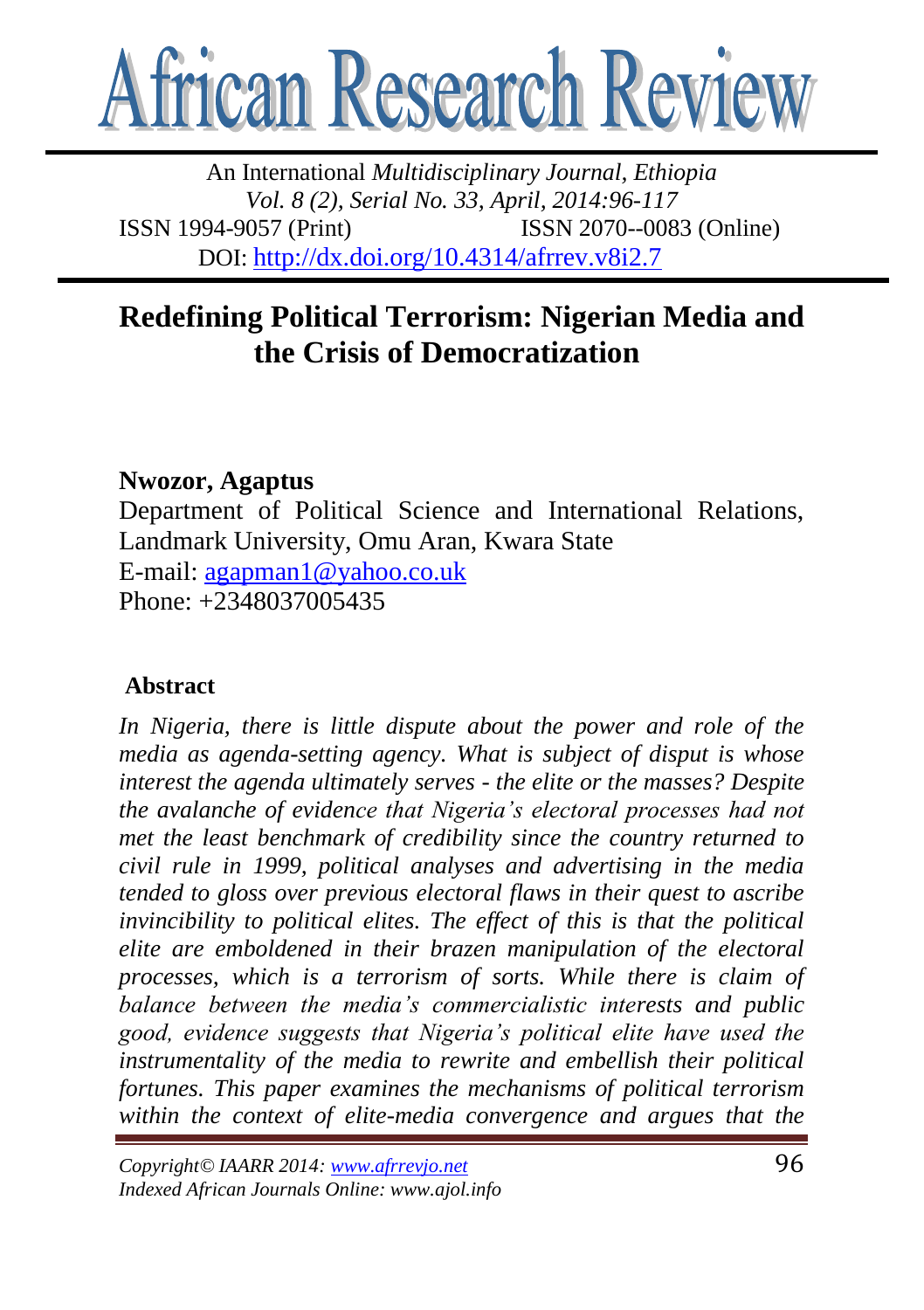*consolidation of democratic governance in Nigeria entails the dismantling of all the operational pitfalls that fuel and sustain political terrorism in all its ramifications.*

# **Introduction**

The role of the media in Nigeria's socio-economic, cultural and political development is not in doubt: the Nigerian media have, at every point in the country's chequered political history, stood to be counted. But in being counted, it has not lived above the contradictions of the Nigerian state. Undoubtedly, the Nigerian media have demonstrated robustness in its self-imposed role of setting and pursuing agenda both in military and democratic regimes. But, the domineering narrow interest of the elite has tended to eclipse its general utilitarian value.

The Nigerian media created an aura of invincibility around personalities that anecdotal evidence upbraided for less noble roles in Nigeria's socio-economic and political development, thus undermining its social responsibility to the society. The cardinal social responsibility of the media, which ought to be owed the society in general was transferred to the elite on account of such factors as media ownership structure, commercialistic interest, dominant interest of the elite and overriding power of the state. The resultant effect is the enthronement of the culture of impunity and total disregard of the rule of law in government and governance. The necessary fallout of the media - elite complicity is the effective marginalisation of the masses. The media-elite linkage has created a terrorism of sorts as the society is detrimentally manipulated through political advertising.

Terrorism does not merely connote the use of physical violence to wreak havoc on targets. Also, it does not simply entail as classically held by extant theorisation, the use or threat of the use of violence to influence the government or to intimidate the public or a section of the public, including international organisations, for the purpose of advancing a political, religious or ideological cause (Hoffman 2009). Terrorism has assumed wider connotations. It is not just "disgruntled"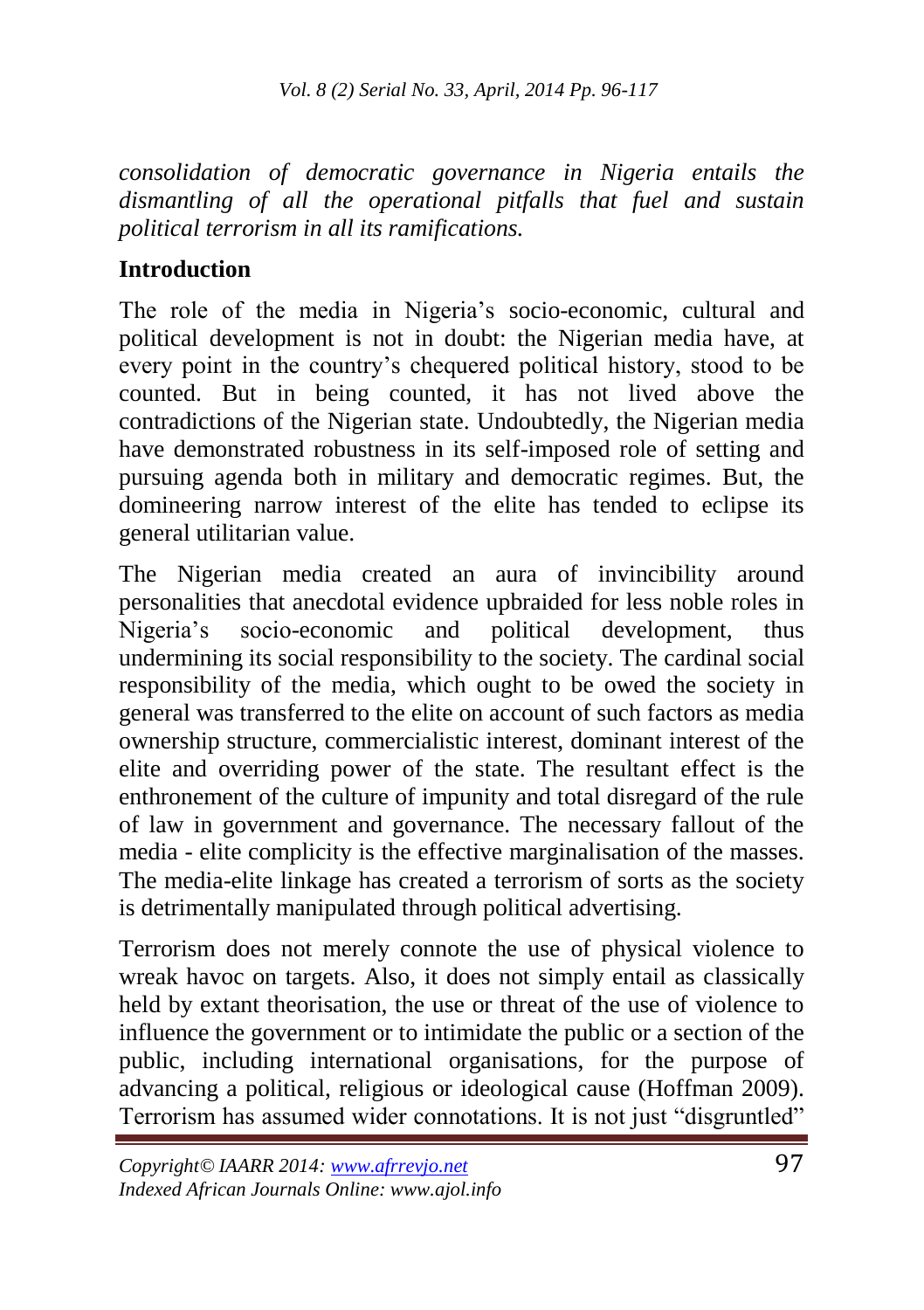groups that use the instrument of terror. The state also uses terror in myriad ways outside the precinct of actual physical violence. We have used the concept of micro-terrorism to depict the genre of terrorism that the state visits on its citizenry. The media had collaborated with the elite in unleashing terror on the masses through psychological, political and administrative manipulation of political advertising.

This paper examines how the Nigerian political elite have marginalised the masses through the instrumentality of political advertising with the media as a willing accomplice. It contends that the political terrorism of the masses through the leverage of the elite in the conduct of politics in Nigeria has had the effect of eroding democratic consolidation and therefore urgently requires redress.

## **The Nigerian media: a marriage of social action and elite interest**

The history of the media in Nigeria denotes that it was conceived as a tool for social action. The colonial era press was a hybrid tool of social crusade, radical nationalism, commercial enterprise and the voice of the masses. The major strategies which the press adopted in the pursuit of its set objectives were editorial and column writing. Both of these strategies were used to anchor its agenda-setting role. As Obafemi (2008) observes, "one of the most significant functions of the press lies in the power of its editorial comments in influencing socio-political development since the colonial days". Contemporaneously, the media introduced feature writing and "special project adverts" to deepen its agenda-setting role.

Several factors which were rooted in the core interests of the Nigerian elite tended to determine the trajectory of the editorial slant of the various press establishments. Whether in the colonial or post colonial era, the media are owned by the elite and deployed principally to advance their interest within the society. Apart from the profit motive which motorises investments into the ownership of media houses, a major critical motive for media ownership is its use as a negotiating chip in inter-elite power game. The masses, whether in democratic or autocratic regimes, are critically important as they form the pool of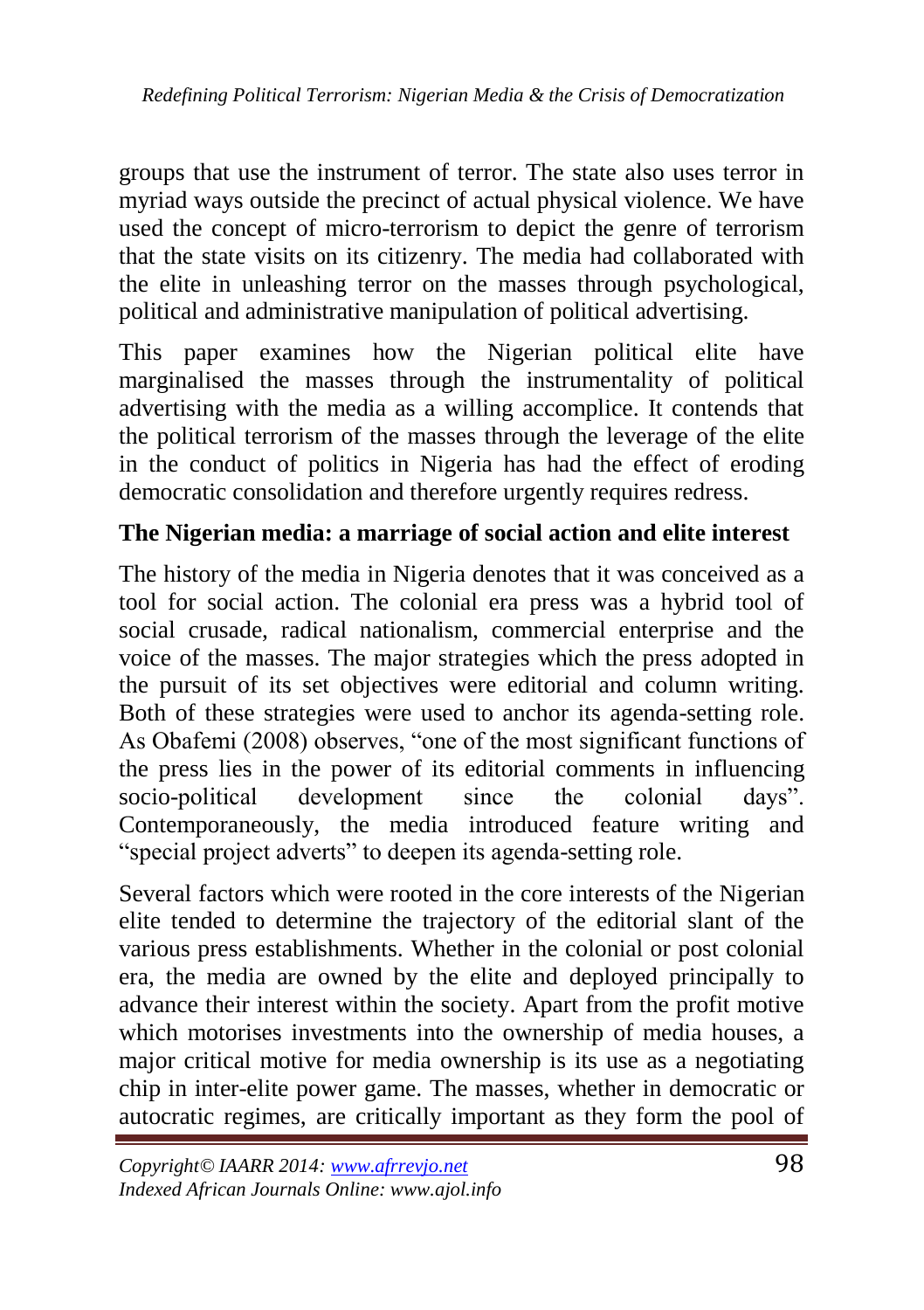the human machinery necessary for the maintenance or overthrow of the status-quo. This is exemplified by the lack of unanimity in the editorial policies of the media organisations as their disposition oscillated between radicalism and conservatism. But the seeming ideological leaning of the various media organisations is underpinned by their overall socio-economic and political interest.

The constant mutation of the elite class within the Nigerian federation and their increasing acquisition of stakes in media organisations as well as the contraction in opportunities during military regimes created the condition for the clamour for civil rule. During the military era, the appurtenances of power and influence were in the firm control of the military oligarchs and their select allies in other spheres of the elite class. The non-military elite occupied the fringes of the power circle. And even at that, the military tended to neglect established elite and, for its purpose, created a new set of nouveaux riches whose interest were made to coincide with theirs The frequent change of government meant that each regime raised its own set of elite who were to become the vanguard of its interest both in and out of government. The alienation of the mainstream elite and their subsequent estrangement from government patronage system motorised the agitation for democratic rule. Often, such agitation for political reordering found collaborators and allies in business, traditional, bureaucratic and retired military elite groups who felt marginalised in the scheme of dispensing state patronage.

Because governance in Nigeria as elsewhere in Africa, is perceived, not in terms of service to the people, but as a divinely- ordained opportunity to partake in the sharing of the national cake, there is a perennial centrifugal struggle for power in the polity (Ake 1981:126). The elite in government and those outside of it are locked in a war of survival and ascendancy, with the media as a veritable platform for its prosecution. This was best exemplified during the regimes of retired General Ibrahim Babangida and the late General Sani Abacha. During the Babangida era, his transition programme was appropriately described as unending as he constantly shifted the date for the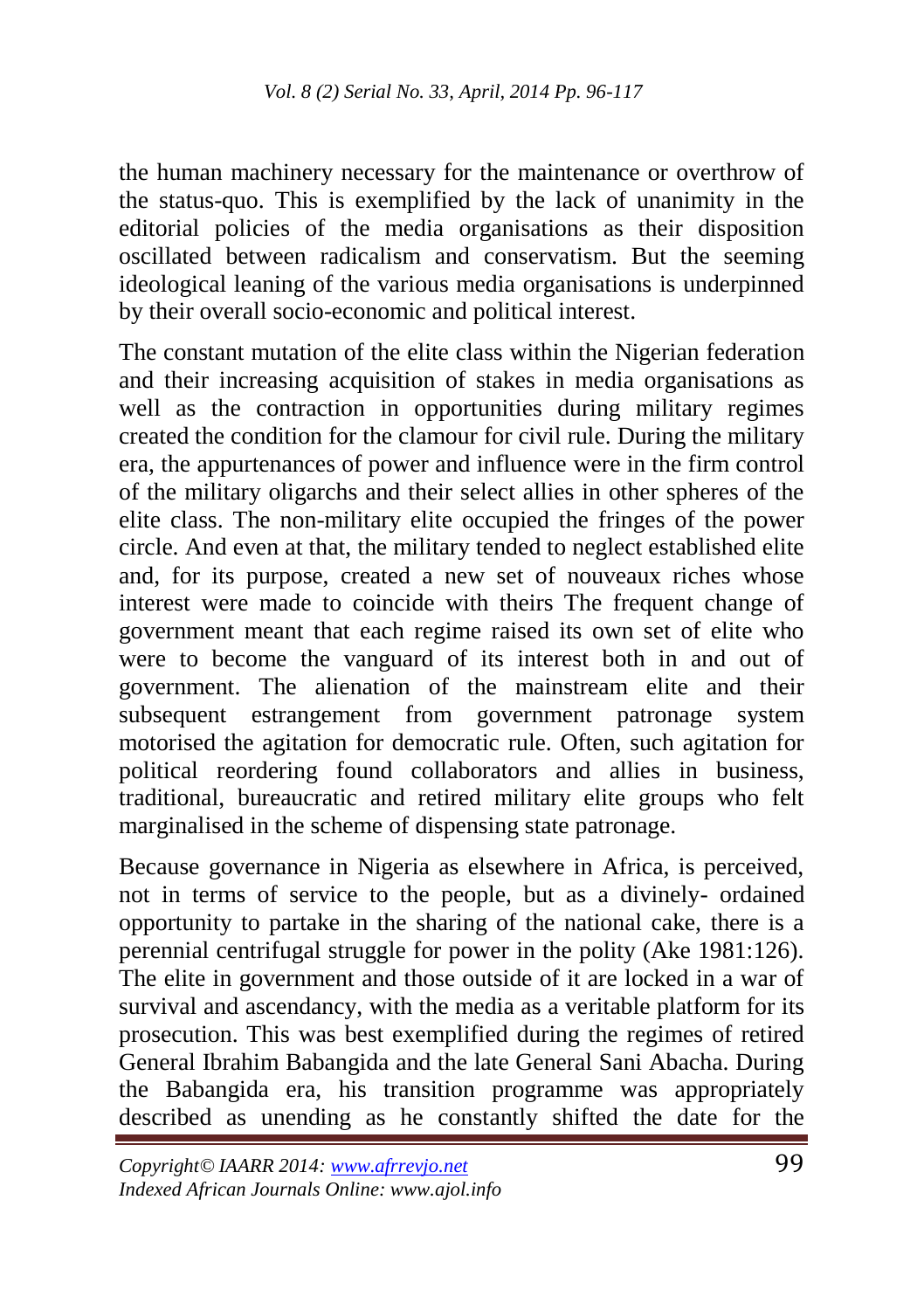termination of military rule. For Abacha, he was set to transmute to a democratic head of state before death stopped him. Interestingly, he was supported by a cross-section of the elite.

Political transitions in Nigeria were a product of elite agitation. They merely recruited the masses and the media for political effect and to provide the necessary bite to the struggle. The media used the twin tool of editorial and column writing to set the agenda of "political revolutions". Obafemi (2008) avers that the established editorial culture which was consolidated by the Daily Times of Nigeria (founded in 1926) through the innovative formation of editorial boards, bestowed on the press two interrelated leverages: to comment incisively on issues and take position and to enlighten the masses on the nitty-gritty of issues at stake. The overall aim was to influence decision-making at the highest levels as well as conscientize and mould public opinion at the lowest levels of followership. This unparalleled power wielded by the media was at the root of the antimedia policies that manifested in the sealing of media houses as well as the assassination of journalists both in military and democratic regimes.

# **The Nigerian elite, media and political transitions**

Nigeria's political experience is undoubtedly chequered. Before the 1999 re-emergence of civil rule in Nigeria's political horizon, the media was under siege. The jackboot of military autocracy made sure it was in strict control of the media through a combination of stick and carrot. It was easy for the military to terrorise and control the media because of several factors namely; i) power of arbitrary and retroactive legislation; ii) government monopoly of the media; iii) restrictions arising from official and unofficial regulatory bodies; iv) state-sponsored violence against media practitioners; v) economic strangulation of media houses through arbitrary closure; and vi) systematic denial and withdrawal of patronage through advert and sundry placements owing to government dominance of economic activities.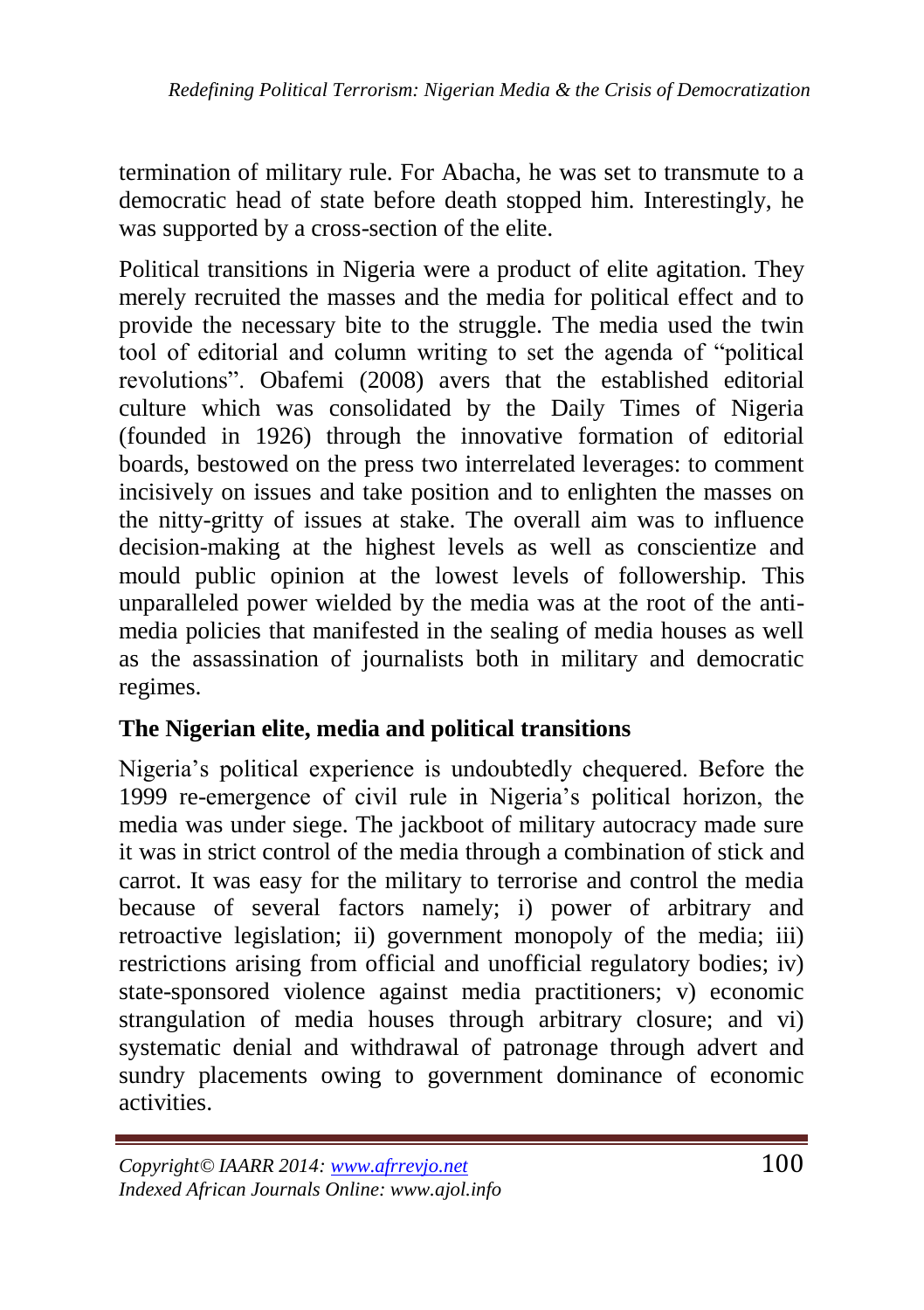Prior to 1999, Nigeria had witnessed eleven regimes, out of which the military accounted for eight and instituted one contraption called the interim national government (ING) that was eventually sacked through a military coup d'état and cumulatively ruled for twenty nine years. Although the various military regimes used the instrumentality of draconian decrees to beat the media into line, they brought about changes that introduced robustness in the operations of the media especially in its agenda-setting role. Even though Obafemi (2008) described the relationship between the government and the media during the period of military autocratic regimes as "uneasy bedfellows", it was during the military that a certain kind of liberalisation was introduced in the electronic department of the media. This liberalisation ushered in privately-owned electronic media houses. But the press, since the colonial era, never lost its verve as a crusader for common good. But the common good championed by the press did not have cross-class definition or distinguishing parameters. In actuality, "common good" coincided with the dominant interest of the elite. The composition of the elite in Nigeria is quite fluid and complex, as it is not mutually exclusive but cross-cuts through political, bureaucratic, religious, military and traditional spheres (Olujide et al 2010:52).

Since Nigeria's independence in 1960, there have been four identifiable political transitions: Three were supervised by the military (1979, 1992/1993 and 1999) and one by a democratic regime (2007). None of these transitions consciously factored the masses in its conceptualisation and execution. The elite on both sides of the divide claimed to be the mouthpiece of the people. In other words, the preferences of the dominant elite, who wanted power for its sake, were equated with those of the masses. This debatable equation of elite interest with that of the masses, in terms of preferable political system, is an offshoot of the thinking that political system determined economic outcomes. Or put more succinctly, that democratic regimes were superior to military regimes especially in terms of equitable distribution of socio-economic or political dividends. Even the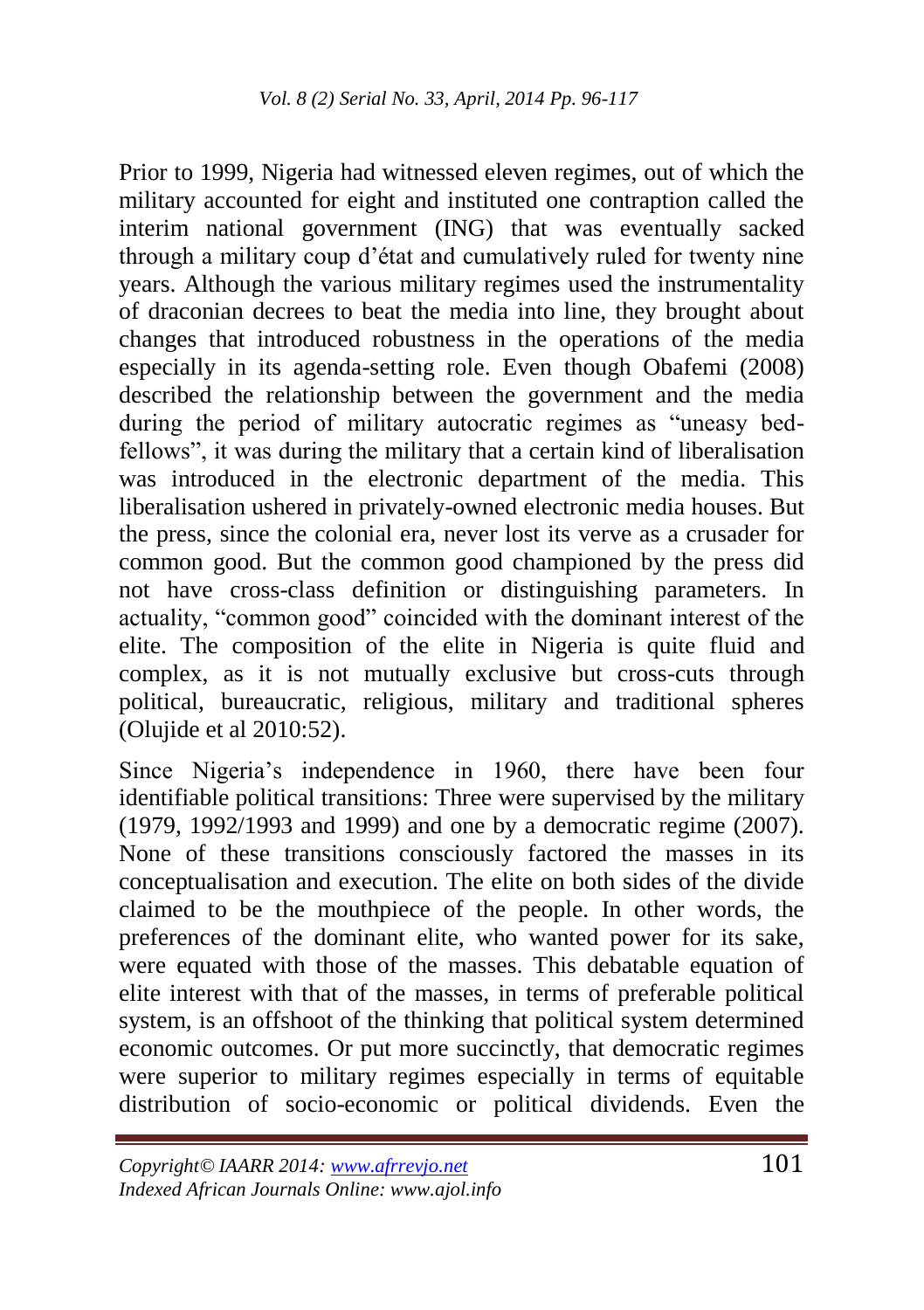military oligarchs tended to subscribe to this logic as they promptly promised, on assumption of office, of fashioning a new political order. Babawale (2007:83) has described this as a response to the crisis of legitimacy that confronts military regimes. As he puts it, "all previous military administrations tried to wriggle out of the crisis of legitimacy by making promises of a rapid return to civil rule". Each of the transition programmes had its peculiar challenges. And these challenges which emanated from, and engendered by, the mainstream and fringe political elite consisted mainly in the deployment of antidemocratic strategies. A checklist includes: banning certain categories of persons from contesting, clamouring for the incumbent to transmute themselves into democratic leaders and the organisations of solidarity rallies through pressure groups for the advancement of their narrow interests and perennial shifting of handover date.

There is no doubt that the various political transition programmes embarked upon by the military were done in deference to the pressures mounted by the elites through the media. In this respect, the media have creditably set tasks. But in championing and orchestrating political revolutions, the masses have held the short end of the stick. The various transition programmes operationally sidelined and relegated the masses to the fringes as their inputs were quite infinitesimal. For example, the Constitution Drafting Committee of 1975 and the Constituent Assembly that produced the moribund 1979 constitution, the 1988 Constitution Review Committee (CRC) that masterminded the still-birth 1989 constitution and the 1994/95 National Constitutional Conference (NCC) whose deliberations were encased in the 1999 constitution were all conferences of the elite, as the majority of their membership were hand-picked and chosen by the military elite. The implication of this as Babawale (2007:77) observes was that people at the grassroots developed aversion for politics as they saw it as a vocation of the elite. Therefore, their involvement in politics was purely for the immediate benefits or inducement to be obtained for that effort.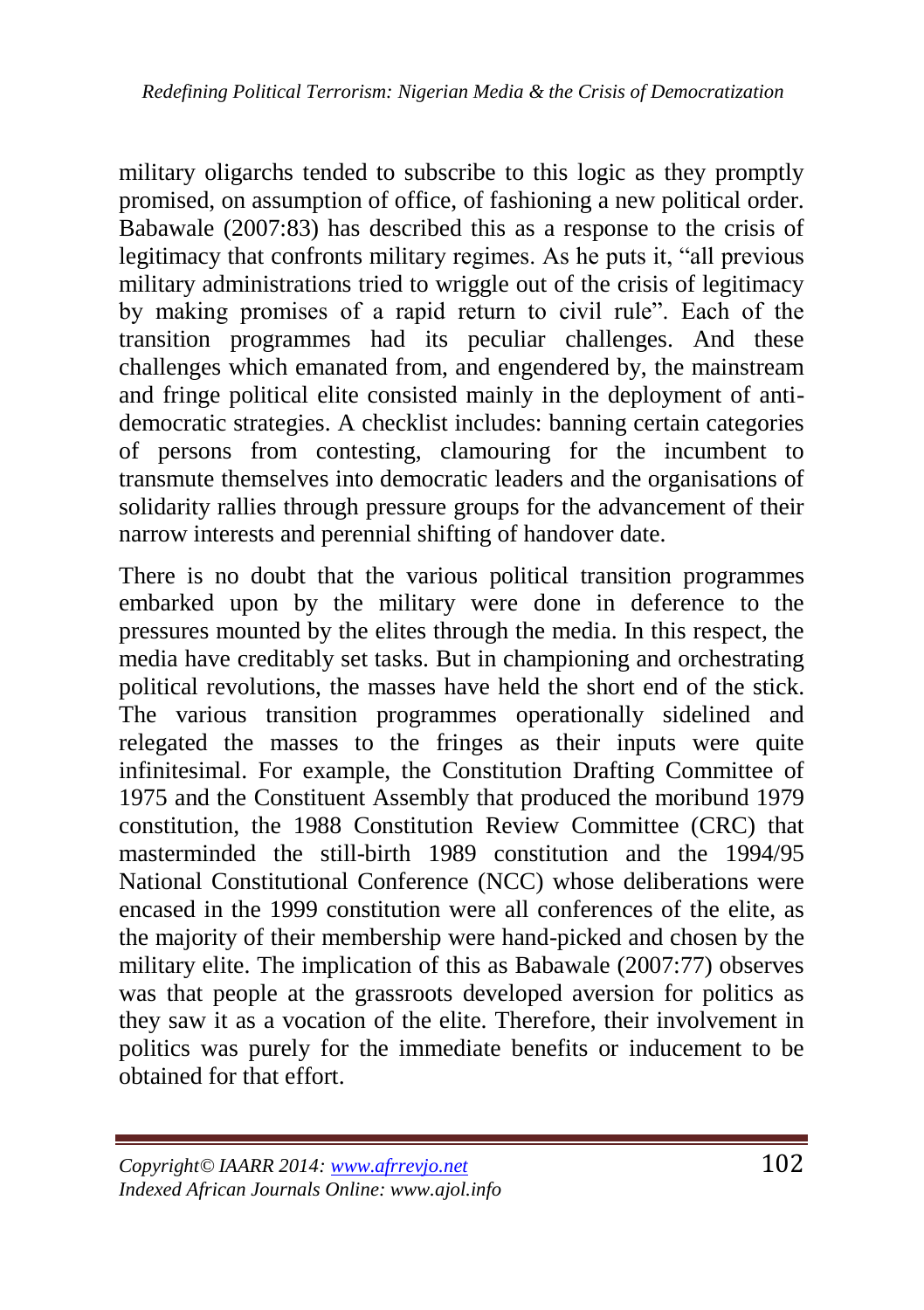The transition programmes, as desirable as they were to the overall interest of the country pitched the elite in squabbles that underscored their parochial interests. For instance, these squabbles enabled the Babangida Transition Programme to be subjected to countless adjustments from October 1, 1990 to 1992 and to August 27, 1993 until it was fruitlessly terminated on June 23, 1993 (Babawale 2007:58, 91). The same forces that egged IBB towards the abandonment of the democratic goals it set for its regime hijacked the late Gen. Abacha and put him on the path of self succession. While different sections of the elite were either pacified or cowed, the intrinsic lot of the masses was total neglect in the scheme of unfolding political drama as they were threatened with mass extermination. Dada (2006: B5) avers that the "late Gen. Sani Abacha proclaimed with his mouth that he would continue to rule even if the population of Nigeria was reduced to six [and] that he would deal decisively with anyone who tried to hinder his ambition of perpetuating himself in power". The Abacha-for-President campaign under the aegis of Youths Earnestly Ask for Abacha (YEAA), the National Mobilization and Persuasion Committee for Abacha 1998 and other motley pro-Abacha-for-President organisations clearly portrayed the convergence of elite-media conspiracy. Elite conspiracy consisted in the seeming unanimous adoption of the Abacha candidacy by the then five political parties and the deployment of the propaganda of the indispensability of Abacha in the crafting of a new Nigeria. A handful of anti-Abacha elite who could no longer take the heat of Abacha's counter-attack fled into self-exile. The media, in consideration of its survival and commercial interest, in the face of the rising culture of impunity against press freedom, not only tempered its critical reportage but capitulated in its hard-line stance. The conformists were rewarded with patronage through advert-placements and sponsorship of special features from the government and pro-government organisations. There is no doubt that the Nigerian media antagonised anti-democratic policies of various regimes as well as championed the restoration of democracy. But they did so within the ambit of the sphere of interest specified by their management.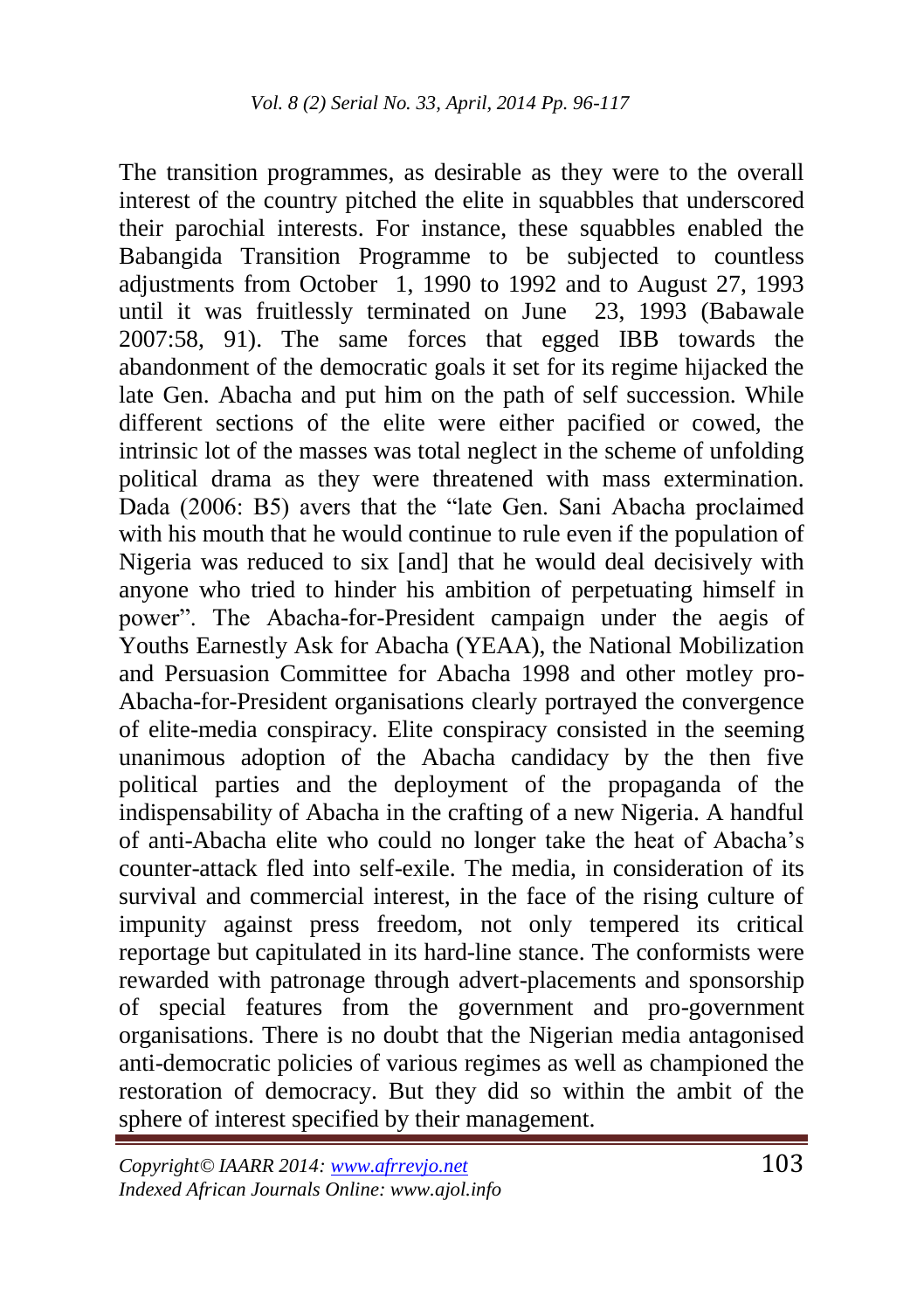# **Political Advertising as a Weapon of Political Terrorism**

Nigeria's experience in political engineering points to a diversified experience. From parliamentarianism to presidentialism with military autocracy in-between, political advertising has been deployed in numerous ways through various media and for myriad purposes. The claim by Olajide, Adeyemi and Gbadeyan  $(2010.53)$  that "the extensive use of television and radio has supplanted direct appearances on the campaign trail" might be true for the developed economies but obviously false for underdeveloped countries especially in Africa. Several factors account for the seeming indispensability of rallies in Africa as a major vote-gathering strategy. These include: low level of information and communication technology (ICT), widespread poverty, lack of necessary infrastructure to power television stations; low ratio of person-to-TV access, corruption and absence of people-oriented development models often associated with leadership and governance failure. The electorate in underdeveloped countries generally perceive election period as their "once-in-a-blue-moon" opportunity to take their piece of the national cake from their leaders.

Pinto-Duschinsky (2004:17-18), succinctly states that television does not yet rule the world. Indeed, in many parts of Africa and Asia, television sets and even radios can be quite hard to find outside the cities. In almost all African countries rallies are still the best way for candidates to reach the voters. In Nigeria, political rallies and direct appearances in specially arranged town meeting venues have remained an integral part of its electioneering campaign process. But, because of the increasing relevance of the media, (and in recent times the ICT outlets like the GSM and Internet), such direct appearances have come to serve the purpose of consolidating the orchestrated media bombardment through political adverts. Political advertising connotes more than mere "use of the media by political candidates to increase their exposure to the public" as adduced by Olujide, Adeyemi and Gbadeyan (2010:53). Such a definition is simplistically narrow and does not portray its complexities.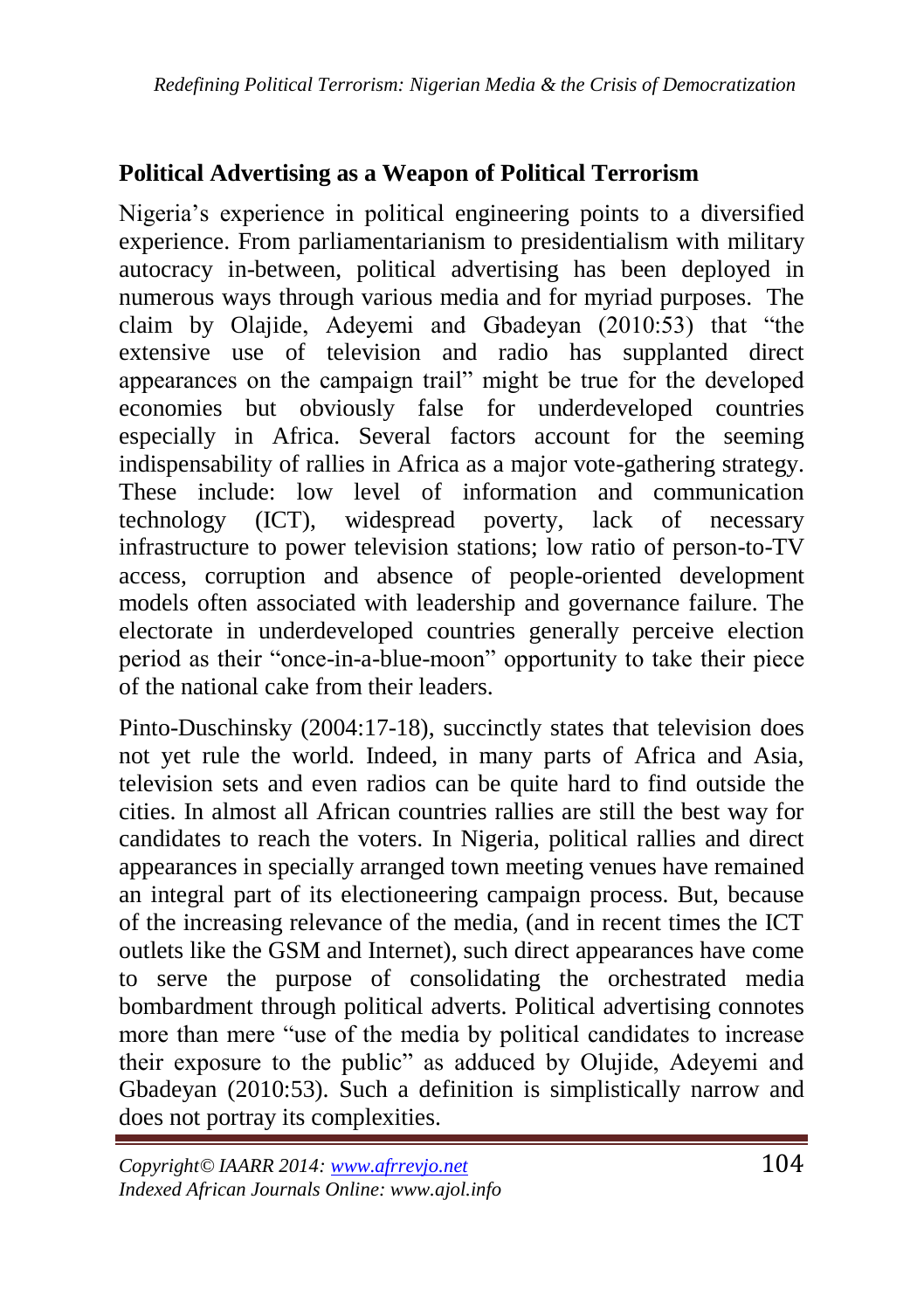As useful as extant categorisation of political advertising might be, it falls short of methodological exactitude in connection with Nigeria. While spotting the flaw in Johnston and Kaid's classification of political advertising into image and issue adverts, Olajide, Adeyemi and Gbadeyan (2010:53) propounded three major categories of political advertising as: political, contrast and negative or attack adverts. Interestingly, they were caught in the same methodological net they set out to untangle. The manner in which political advertising has been deployed over the years in Nigeria provides the radar towards its categorisation. We contend that there are five distinct categories of political advertising in Nigeria's political space namely;

- (a) Activist adverts concerned with advocacy for groups or neglected interest outside the domain of the dominant elite interest.
- (b) Status quo adverts aimed at maintaining the status quo in terms of regimes, office holders and their policies.
- (c) Continuity/Change adverts directed at mobilising and winning support for either continuity for the officeholder or political party or for change of the status quo.
- (d) Federal Character adverts involves the demand for inclusiveness in governance and concession for certain political positions to engender feelings of belonging, equity and justice in the polity.
- (e) Smear Campaign adverts: Where certain categories of people are negatively labelled, preparatory to their political destruction.

Political advertising has been a permanent feature in Nigeria's political firmament irrespective of the form of government in operation. Both military and democratic governments variously utilised political advertising to achieve their ends. In all these, their target had been the masses. In other words, political advertising has been deployed as a handy tool by both types of government to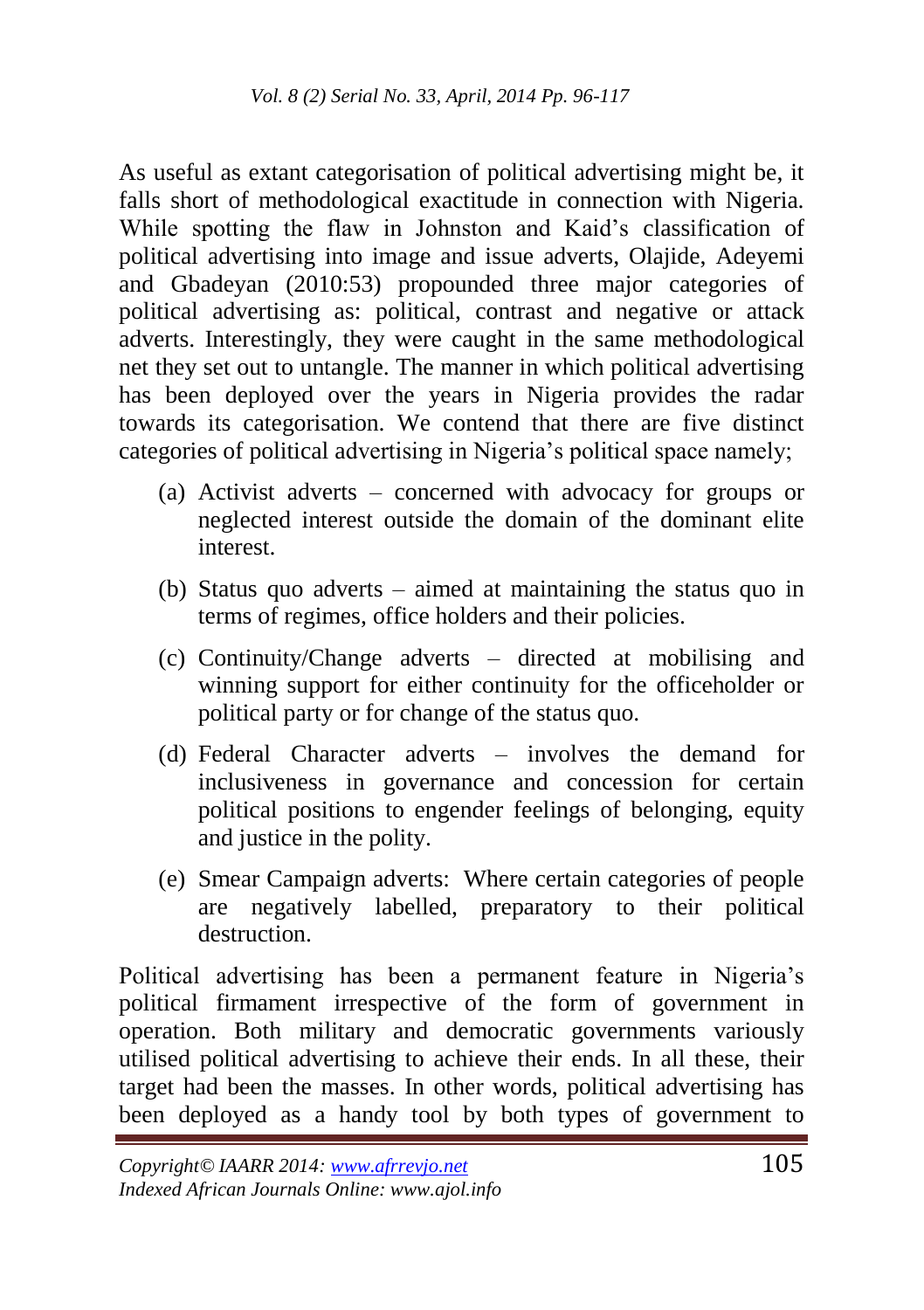manipulate the masses in the furtherance of their interest. Often, it is the conflict of interest amongst the elite that motorises political advertising.

While political advertising targets a segment or the entirety of relevant population of eligible voters, its aim is to successfully mobilise them for the purpose of marketing the object of its campaign. In other words, while presenting the subject of its campaign, political adverts ultimately expect a feedback, whether positive or negative, from the masses. To this end, political advertising does not function in isolation but within the dictates of the political environment. Thus, whether in one-party, two-party or multiparty; autocratic or democratic states; political advertising is indispensable both for mobilising support for regimes' consolidation as well as legitimacy and for the opposition parties' drive for change. Put succinctly, political advertising involves the evolvement of effective strategies aimed at building and packaging candidates and political platforms within the framework of credibility on the one hand or the creation of doubts towards the opponents on the other hand, for the sole purpose of winning the support of the masses in democratic or non-democratic states. The tasks of political advertising are not exhausted in the checklist propounded by Lund (cited in Awonusi 1996: 107) namely, attracting attention, arousing interest, stimulating desire, creating conviction and getting action in the form of support. The tasks of political advertising also include countering the strong points of the opponents; shoring up the weaknesses of the subject of political adverts and inundating the target audience's socio-psychological space with messages of the superiority of the subject over other contenders.

The environmental and socio-economic peculiarities of states determine the dominant political advertising strategies in operation. Apart from the strategy of direct self-marketing in rallies and campaign trails and the use of pamphlets, circulars, fliers, billboards and stickers, the mass media have been the most influential political advertising strategy in Nigeria.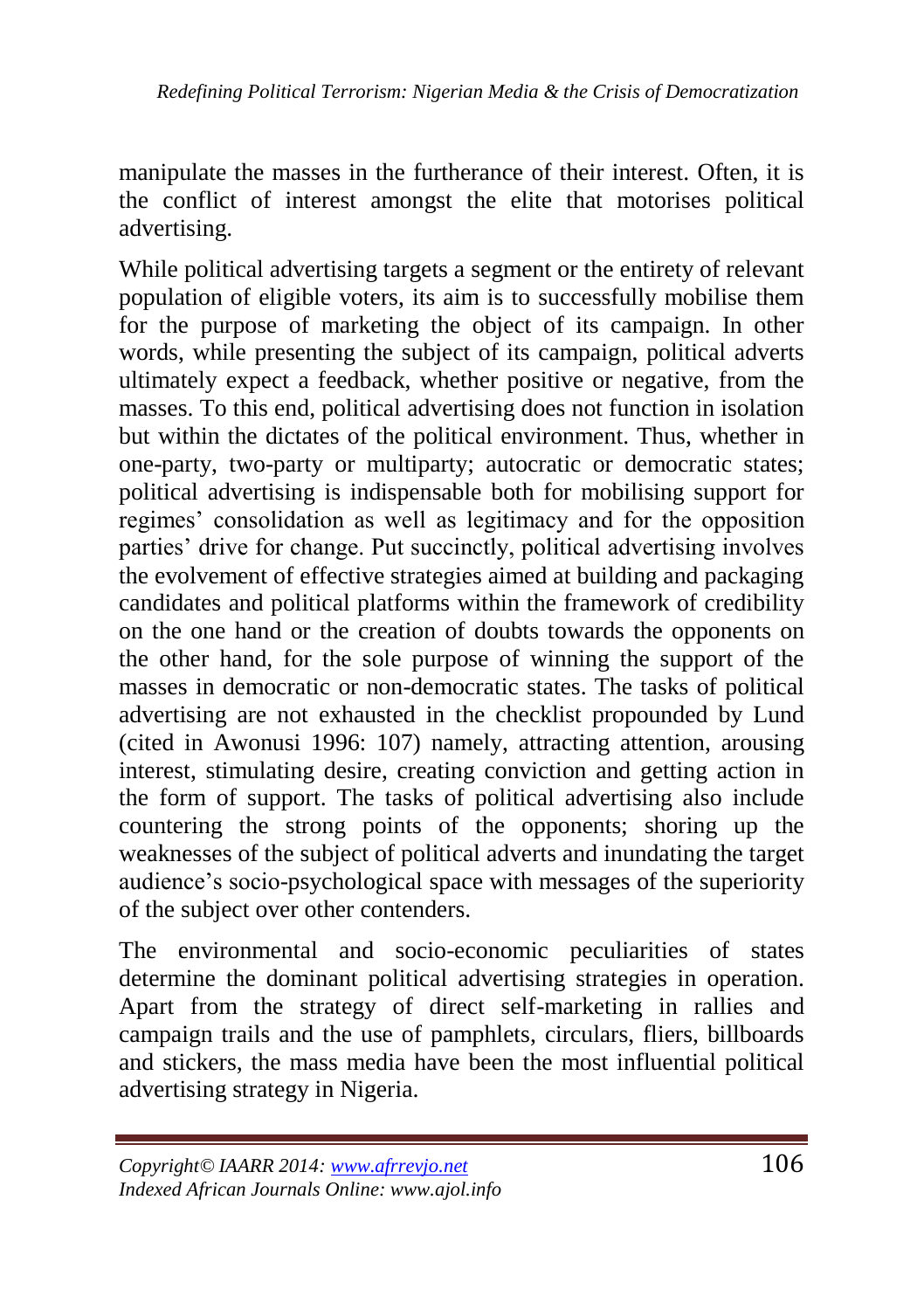Undoubtedly the dominant interest of the elite determines the trajectory and competitive nature of political advertising. Political advertising in Nigeria often incorporates such primordial elements as ethnicity, religion and gender as its rallying strength. The Nigerian elite use them as mobilising totem to herd the masses towards their preferred political inclination. The state of development in Nigeria vis-à-vis the nature of political advertising shows a disjunction between political claim and reality. The media have used the concept of balancing to surreptitiously fan the embers of its interest and fixate it within the front burners of public consciousness. The failed tenure elongation project of Obasanjo provides a veritable example. A groundswell of political advertising towards the realisation of the Third Term project was orchestrated and sustained by a trans-ethnic and inter-elite coalition led by Mr. Festus Odimegwu, the erstwhile Managing Director of Nigerian Breweries Plc. Obasanjo was reified as a messiah and his regime ascribed with doubtful credentials of economic prosperity (Olayinka 2006:B5). Although there was a preponderance of opinions against the project, there was nevertheless certain ambivalence in the media.

## **Whose media? Whose interest? Nigerian elite and media ownership**

The motive for media ownership in Nigeria has remained unchanged. Media ownership is dictated by ideological and political considerations. From the colonial era to the present, elite interest dictated and powered the media. The dominant newspapers of the colonial era, the West African Pilot, the Nigerian Daily Telegraph and Lagos Daily News were founded by the late Nnamdi Azikiwe and Obafemi Awolowo for the twin purposes of dislodging colonialism and entrenching themselves as the inheritors of state power in postcolonial Nigeria (Jibo and Okoosi-Simbine 2003:183). The explosion in the number of newspapers, in the late 1970s and early 1980s, coincided with major prospects of change in power configuration in Nigeria. For instance, in the course of the Second Republic politics (1979-1893), Chief Moshood Abiola was ostensibly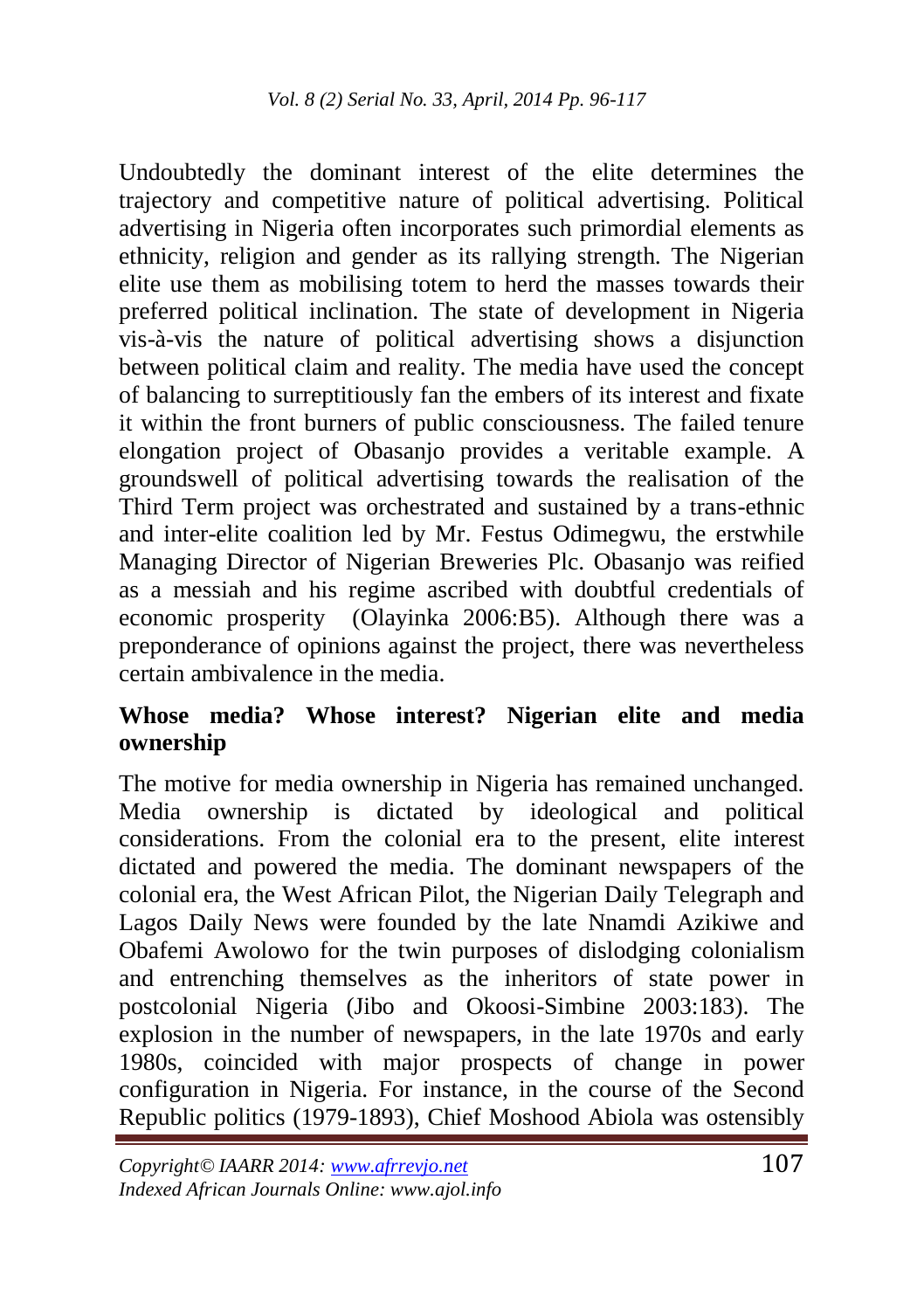motivated to establish the Concord Media group chiefly to further his political interest which consisted in challenging and displacing the monopolistic hold of Chief Obafemi Awolowo and his Unity Party of Nigeria (UPN) on the South-West in the interest of his party, the National Party of Nigeria (NPN). Other waves of newspaper establishment coincided with other epochs in Nigeria's political and economic development.

The liberalisation of the electronic media through Decree 38 of 1992 as amended by Act No 55 of 1999 introduced a new robustness in the importance of the media in the Nigerian polity. The Federal Government through the instrumentality of this decree set up the National Broadcasting Commission (NBC) with the core responsibilities to regulate and deregulate broadcasting in Nigeria in terms of licensing stations, regulating broadcast content and setting standards for quality broadcasting. According to the NBC, the liberalisation of the broadcast industry led to the landmark expansion in private investment in the sector. So far, 55 companies have been licensed to offer radio broadcasting service, 25 companies licensed to offer television services, 34 for wireless cable (MMDS) and 5 for direct-to-home (DTH) satellite TV platforms. What this meant was that the monopoly status of government through the Nigeria Television Authority (NTA) and Federal Radio Corporation of Nigeria (FRCN) was effectively dismantled. This shift in policy was what gave birth to the establishment of the pioneering Africa Independent Television (AIT), Minaj Broadcast International (MBI) and a host of other electronic media houses. Jibo (2003:582) has argued that a constant fixture in the firmament of media practice in Nigeria, as in other parts of the world, is the ever-present personal interest of the proprietor or the senior journalists in their overall operations.

Two factors made the media an attractive means of articulating, aggregating and pursuing socio-economic and political agenda of the elite. The first is the ever-expanding interchanges within the elite class manifesting in complex trans-migration from one cadre to another and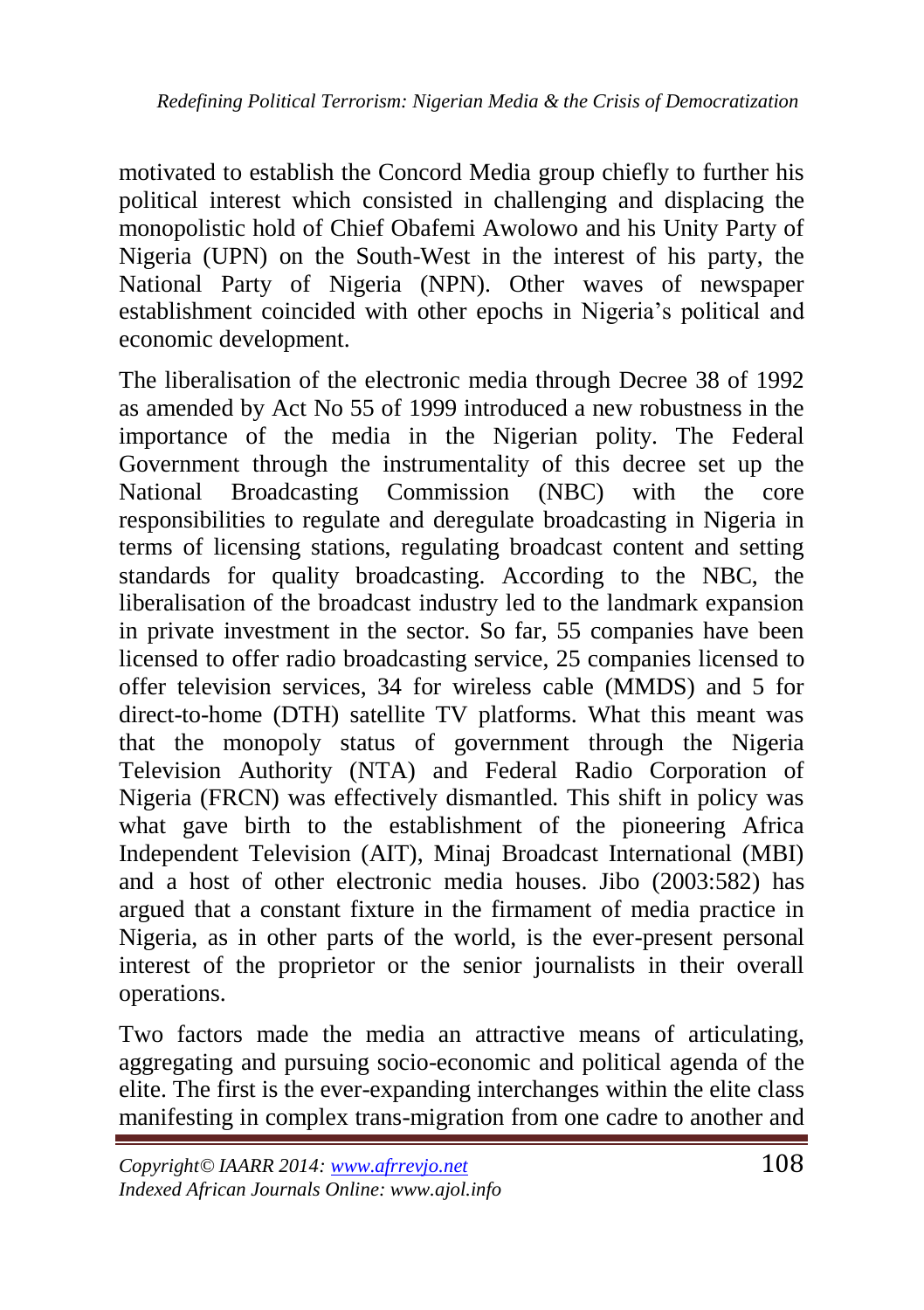the attendant rivalry for ascendancy. The constant interchanges and cross-cadre movement amongst political, bureaucratic, religious, military, business or corporate and traditional cadres created contraction in available opportunities. The media, thus, provide leverage for ascendancy. The second factor is the nature of party formation in Nigeria and the ambush strategy often employed by rival elite groups to take control of party leadership. The media have been elevated into alternate party machinery to mobilise support. Party formation models in Nigeria take the form of top-bottom rather than bottom-top direction. What this implies is that the trajectory of party formation has always been dictated by either the government or the elite and never the masses. For instance, the parties in the aborted Babangida Transition, the Social Democratic Party (SDP) and National Republican Convention (NRC), were the creation of the military government. The political parties formed in the present democratic dispensation were the transmutation of erstwhile factions of the elite. For instance, while the PDP was a coalition of a group known as G-34 and 25 other associations, the former National Democratic Coalition (NADECO) metamorphosed into Alliance for Democracy (AD) and the All Nigerian Peoples Party (ANPP, then APP) was a coalition of the remaining non-conformist elites especially those that received considerable patronage from the Abacha regime [\(http://www.peoplesdemocraticparty.net/index-php?option-](http://www.peoplesdemocraticparty.net/index-php?option-com_content&view=article&%20id=47&Itemid=28&limistart-1)

[com\\_content&view=article& id=47&Itemid=28&limistart-1;](http://www.peoplesdemocraticparty.net/index-php?option-com_content&view=article&%20id=47&Itemid=28&limistart-1) Igwilo 2011; Synge 2003:781). Other existing parties are chips off the blocks of these three pioneering parties in the present dispensation.

Because of the medley of elite cadres that united to form political parties and their contending interests, party politics in Nigeria is essentially characterised by constant alignment and realignment of forces that tended to be centrifugal. The media, thus, serve as their joker to constantly manoeuvre their way into positions of influence and affluence. In all of these calculations, the masses were reduced to mere pawns in the chessboard of elite interests. Even the elite journalists have often converted their positions as a means to access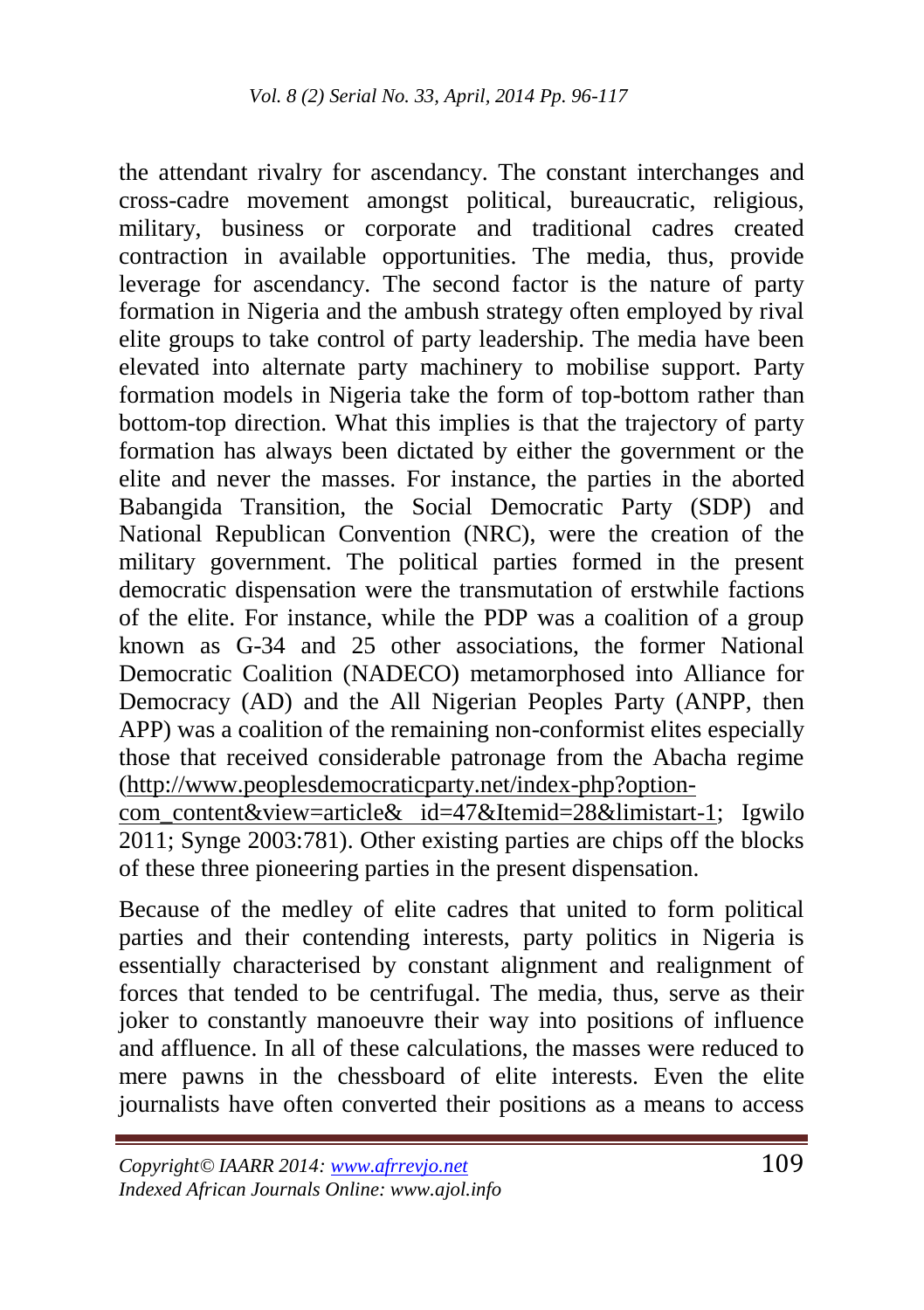*Redefining Political Terrorism: Nigerian Media & the Crisis of Democratization*

juicy appointments. Despite the elaborate code of ethics for the Nigerian media especially the supremacy of public interest, elite interest, often garbed as public interest, is still supreme and dictates the trend of media operations. Where a media organisation is not directly linked to the elite, it is converted to acting as their foot soldiers. Under such scenario, personal aggrandisement and patronage become codes of ethical operation. As Fakoya (2010) puts it,

> Nigerian journalists are merely a reflection of the Nigerian sickness… They will write anything as long as money can exchange hands. The public have been fed with half truths and distorted concoctions….

## **The dimensions and politics of terrorism: the media-elite linkage**

Despite the lack of agreement amongst scholars as to the defining characteristics of terrorism, in general terms, it denotes the deployment of violent and non-violent means towards a target in order to achieve a desired end or to precipitate the achievement or nonachievement of a desired end. A representative national conceptualisation of terrorism yields certain uniformity. Hoffman (2009) affirms that the legal system and code of law of the United Kingdom influenced those of the United States, Canada, and Israel as to the boundaries and connotations of terrorism. Thus, the United Kingdom's Terrorist Act 2000; United States Code, Title 18, Section 2331 (18 USC 2331); Canada's Anti-terrorism Act (Bill C-36) and the Israeli Prevention of Terrorism Ordinance No. 33 all perceive terrorism as the use or threat of the use of violence to influence the government or to intimidate the public or a section of the public, including international organisations, for the purpose of advancing a political, religious or ideological cause. Paul Wilkinson has also described terrorism as a "special weapon or method which has been used throughout history by both states and sub-states, [and] organizations for a whole variety of political causes or purposes" (cited in Abonyi 2006:26). These definitions are problematic considering their narrow and restrictive parameters. The goals of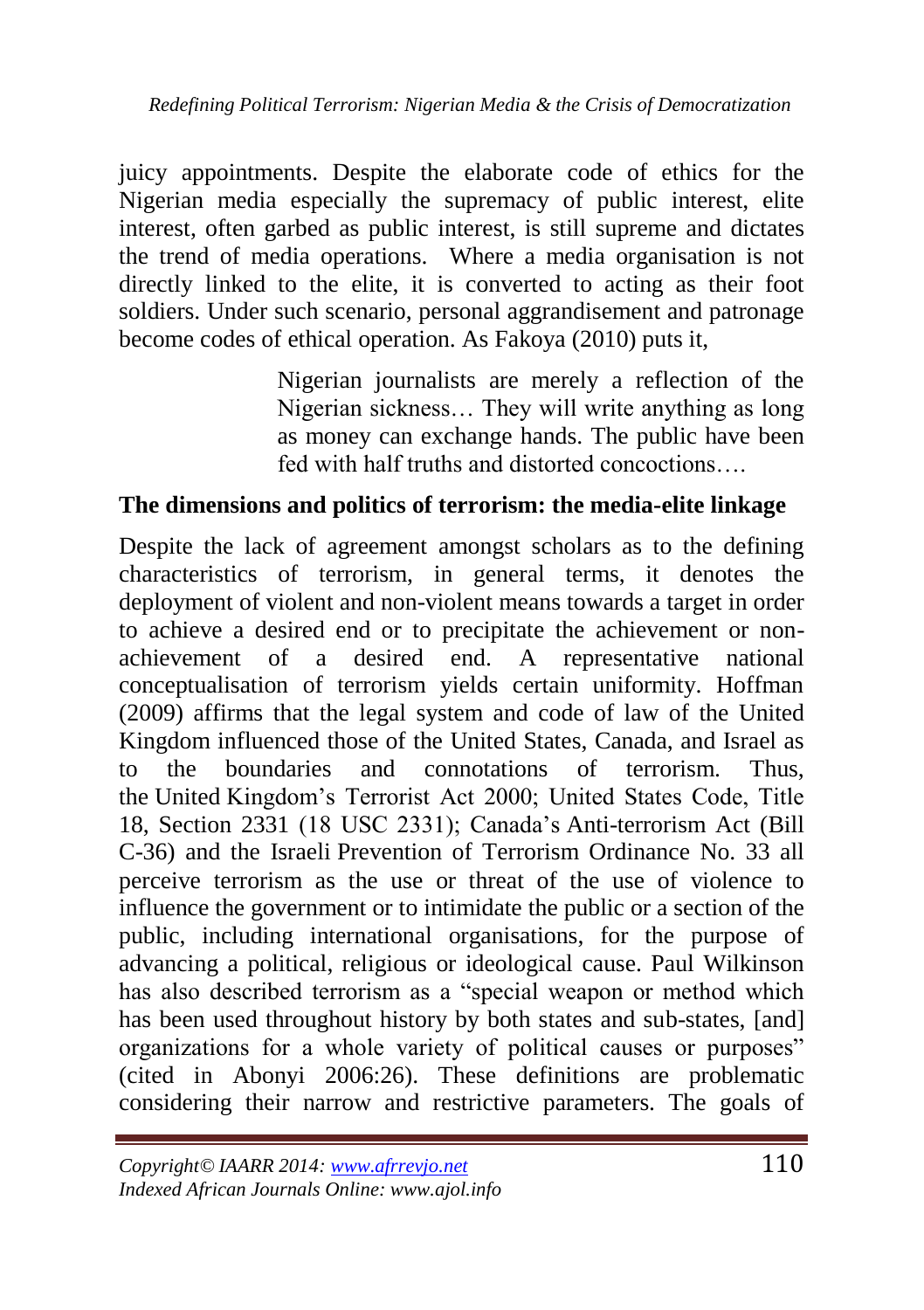terrorism are not always the achievement of political, religious or ideological goals. They transcend those goals. Terrorism is motorised by the quest for the ascendancy of personal or group interests in a milieu of interests. It is erroneous to contend as Gould (1999) did, that terrorism is typically a unidirectional and bottom-top phenomenon and a war waged by persons and groups who considered themselves as unprivileged victims of socio-economic, political, and technological advancement in the modern world and who desired visibility for the purpose of a redress. Within the global and national arena, the tool of terrorism has been wielded by individuals, groups, organisations, states and other non-state actors in the pursuit of their interest. Understandably, the different strategies adopted by terrorist groups target both tangible and intangible landmarks. Although every actor within the global arena is a potential terrorist, it is the non-state actor, on account of its supra-sovereign status, that poses the greatest danger to global stability and system survival. But, within national boundaries, the state has, in a number of ways, dispensed terror on the citizenry, notwithstanding the form of government.

The capabilities of various actors to unleash terror and the magnitude of damage achievable through terrorist attacks have led to the differentiation of terrorism into macro and micro. The difference between the two lies in the sophistication of organisation, resources at their disposal, target of attacks, expected outcome of attacks, magnitude of attack, and nature of weapons used in carrying out attacks. While macro-terrorism necessarily entails broad-based violence using sophisticated weaponry, micro-terrorism covers small targets and uses ordinary weapons and/or psychological tools. Microterrorism has been conceptualised contemporaneously in terms of contraction in the magnitude of the effect of terror attacks. This conceptualisation flowed from the shift in the strategy and target of terrorist attacks by groups especially the al Qaeda. Their orientation has shifted towards the "strategy of thousand acts", that is, systematic piecemeal attacks on their enemies instead of a big bang. Zakaria (2010) describes micro-terrorism as small-scale terrorism, driven from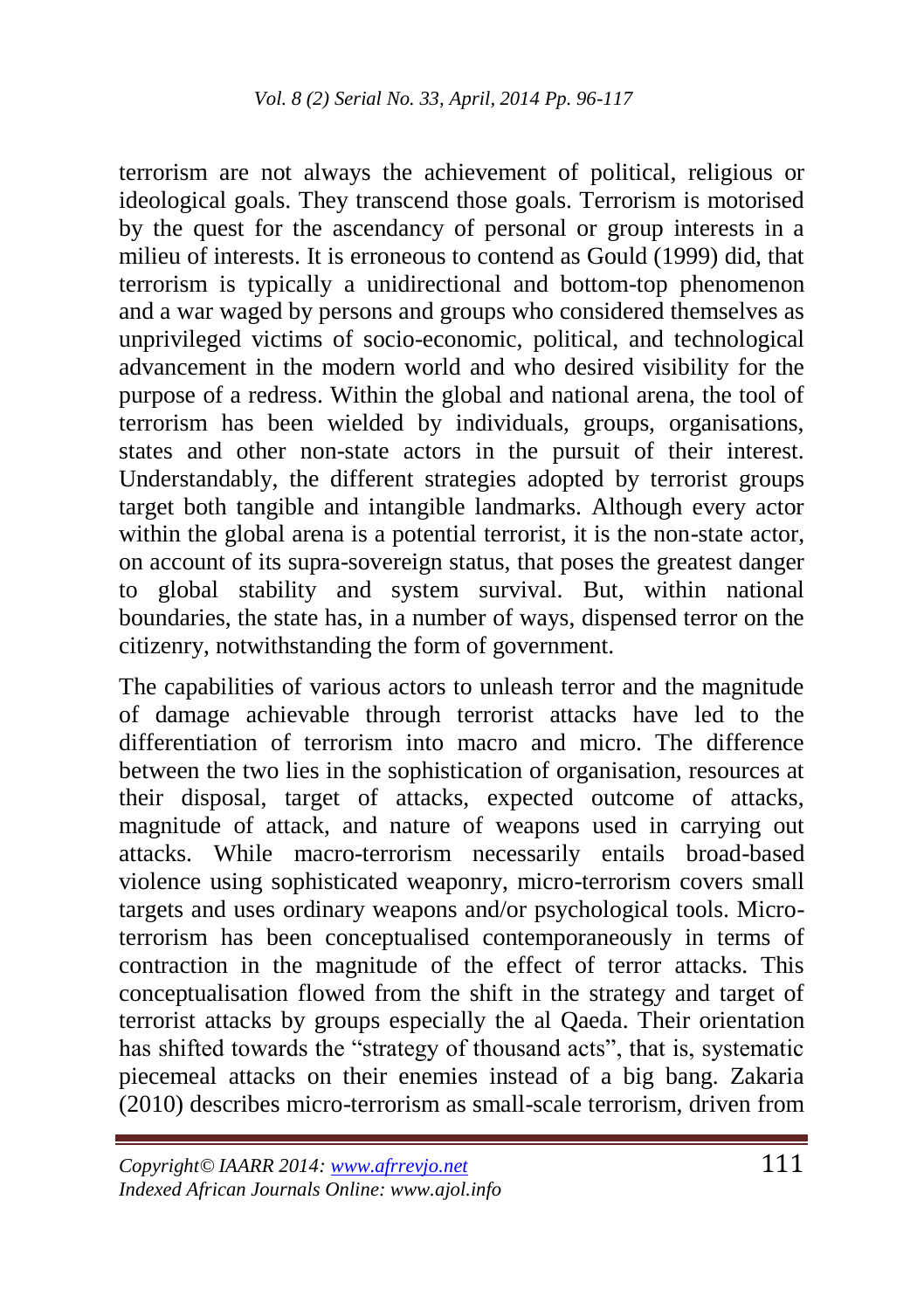the local level, whose practitioners choose not the largest or most spectacular operations but those that are likely to succeed. As useful as this definition is, it narrowly conceptualises micro-terrorism within the ambit of non-state actors. State actors are also agents of microterrorism and their targets are not just anarchists or anti-government groups but in certain cases, the generality of the masses. In this study, we shall expand the derivative of micro-terrorism a notch to incorporate government policies targeted at hoodwinking the people. The avenue through which the national elite orchestrate their terror on the people is the mass media through the psychological weapons of political advertising.

Since Nigeria's independence and despite the visionless contraction of the Nigerian economy to monoculturalism, Nigeria has earned more than enough to catapult it out of the dinginess of Third World categorisation. According to Ikpeze (2004:6), between 1973 and 1981, Nigeria earned the fabulous sum of over US\$60 billion from oil exports alone. From being under-borrowed in 1973, Nigerian became a debtor-nation from 1978 onwards as a result of two jumbo loans borrowed by the country. As a result, Nigeria deployed substantial percentage of its annual earnings to service these loans, which were ostensibly committed to the satiation of elite greed. Before the much celebrated debt reprieve by the duo of Word Bank and the IMF in 2005, Nigeria had, as at 2003, spent a cumulative whopping sum of US \$35 billion as debt service payments (Adetunji 2004:1). Notwithstanding that the two jumbo loans which culminated in Nigeria's debt peonage originated in General Obasanjo's tenure as military head of state, the debt relief was eulogised to high heavens and formed the fulcrum around which his unconstitutional tenure elongation campaign revolved. The media shirked its responsibility to the people, and was awash with all sorts of encomiums and pro-tenure elongation political adverts that were calculated to ambush the people's political choices.

The anti-corruption crusade of the Obasanjo era which ought to have served the nation was converted into a personal political tool for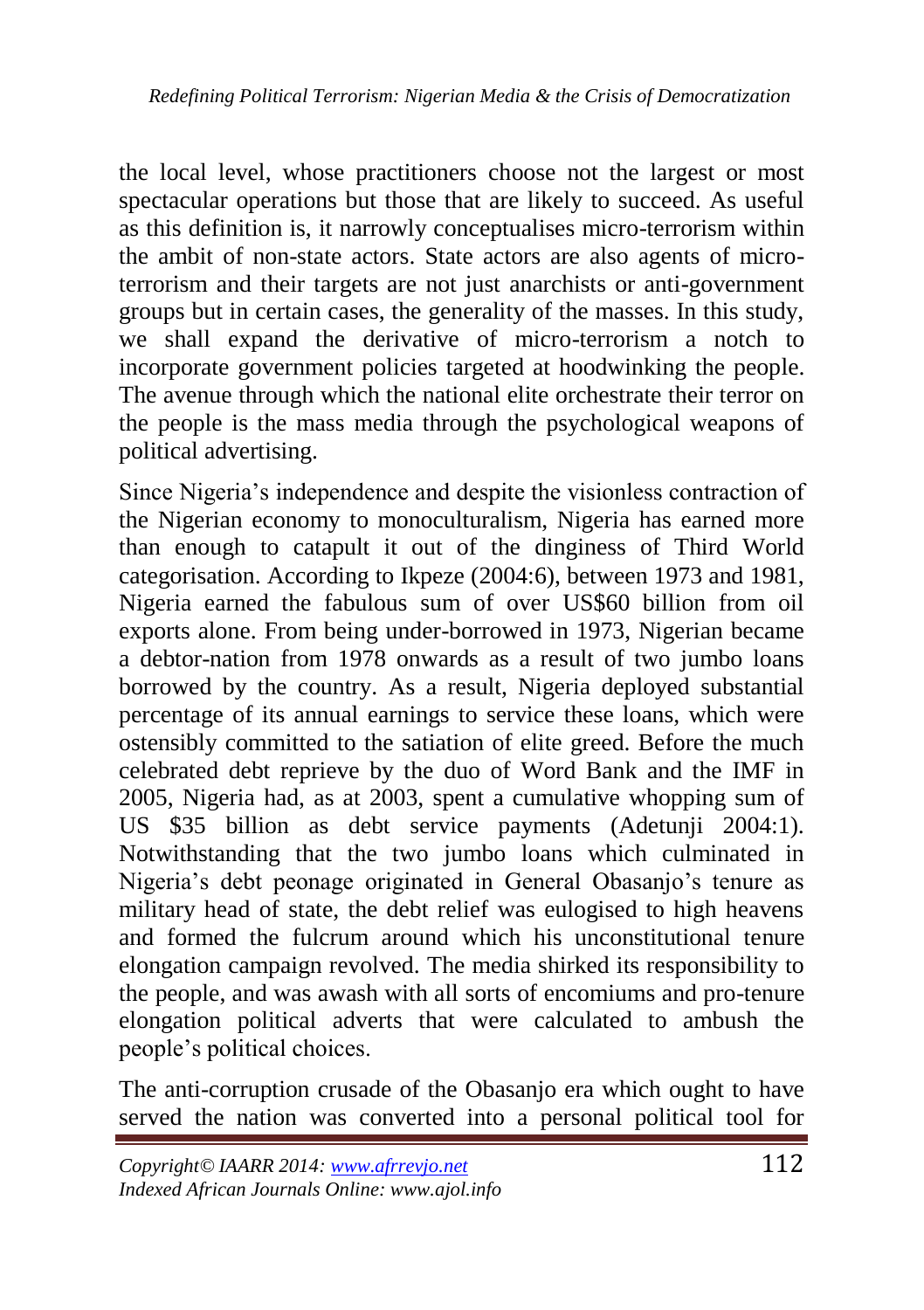vendetta. The result of this was that as at the end of Obasanjo's presidency in 2007, only 10 high profile cases had been charged to court (Adisa 2011). Although Obasanjo set up the Economic and Financial Crimes Commission (EFCC) and Independent Corrupt Practices and other Related Offences Commission (ICPC) and stepped up propaganda against corruption, the fight against corruption was selective and was used as a tool to cow "unruly" elites. Despite the revelation by the EFCC that since 1999, political office holders had looted Nigeria's treasury to the tune of US\$100bn (Daily Independent 18/09/2006), no mainstream political office holder was in jail, except for the isolated cases of the former Inspector General of the Police, Mr. Tafa Balogun and former Chairman of Nigerian Ports Authority (NPA), Chief Olabode George. Despite the publication of a list of political office holders under investigation by the EFCC for a myriad of corruption charges in the media, these politicians were not stopped and, with their stolen wealth, entrenched themselves further into government. The result is that corrupt people are recycled in power and corruption endemically entrenched in the polity. The media have functioned as image-laundering organ of the elite and successfully too. Kargbo (2006:132) in outlining the media-elite conspiracy observes:

> 99 percent of the people do not have the opportunity of crosschecking or conducting reality checks on public actors. It is the press [and the electronic media] that present and define (sic) these characters and more often than not, it is the pictures of these people as presented by the media that the people would hold.

The Nigerian political elite have evolved mechanisms through which they terrorise the people. The media often distorted the truth about indicted politicians describing them as "innocent" victims and attributing their travails to politics, ethnicism or such primordial sentiments. Two factors power the elite-media collaboration: the patronage from state apparati of power and cash (Kargbo 2006:B2).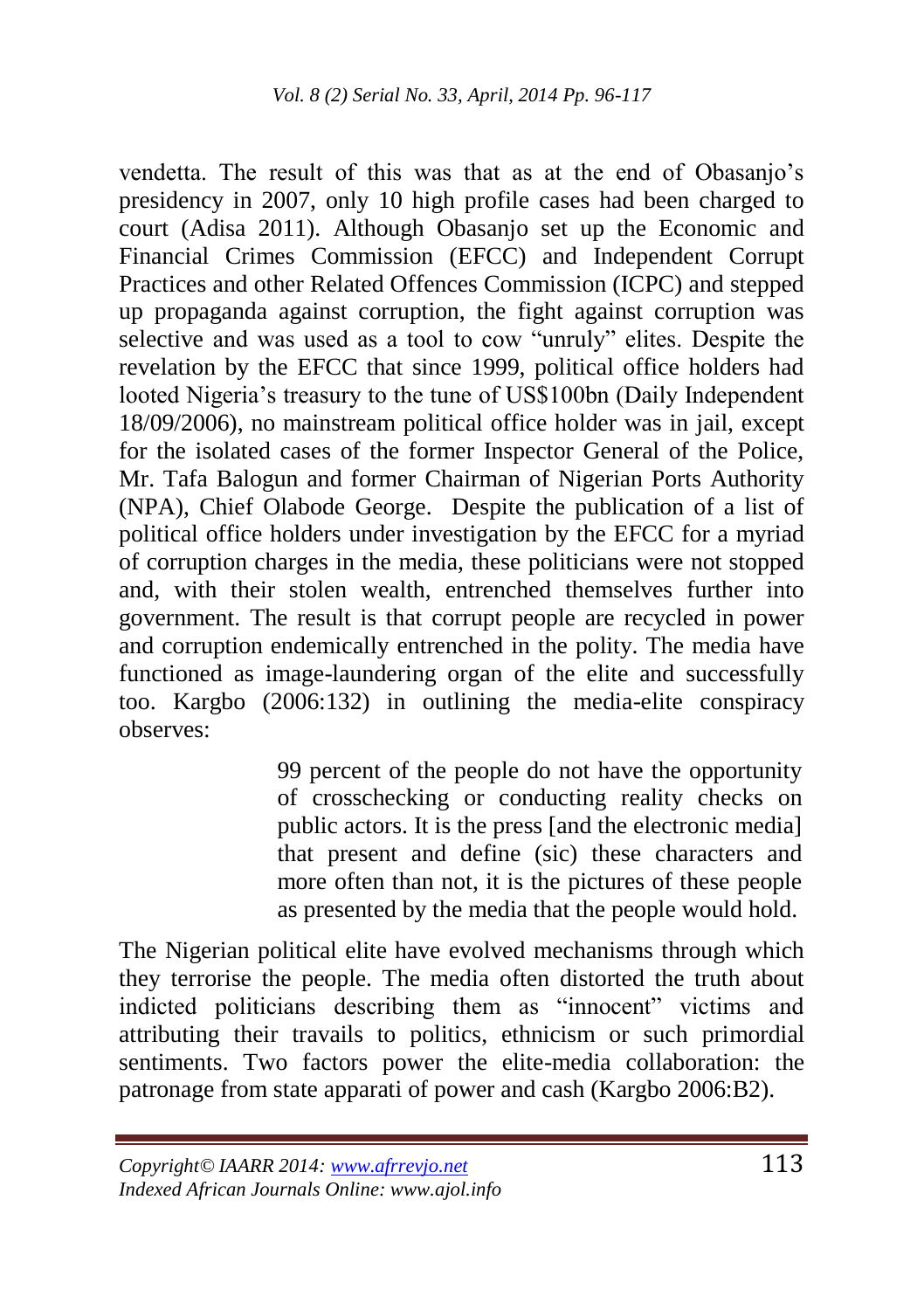The seeming balance of the commercialistic interest of the media and their social responsibilities has led to such contraptions as a special projects or features. Under this guise, certain illegalities such as first lady syndrome and the celebration of hollow rituals such as hundred (100) days in office where all manner of uncensored political adverts chronicling dubious progress are fed to the people. Notwithstanding the disclaimers by the media organisations, this propaganda serves only the ruling elite. To compound issues, the foreign media are often employed for greater effects, especially to deepen the legitimacy of the propaganda. The CNN has often been chosen to fill this gap. Since Nigeria's return to democratic rule, it has aired several political adverts of state governments, often with trumped-up developmental projects. And the rationalisation for the waste of resources which these pockets of propaganda represent has been anchored on the need to showcase the developmental strides within the states as a strategy to attract foreign direct investment. The tenure elongation agenda of the Obasanjo regime offers a good example. Its proponents used the CNN to advance its cause for two reasons: one, to consolidate the domestic misinformation of the people and, two to orchestrate international misinformation.

There is general agreement that since 1999, elections in Nigeria have not measured up to the international benchmark of free and fair. And yet, the media have in their analyses, attributed political invincibility to certain people from Oyo to Anambra and from Rivers to Zamfara states. From 1999 till 2007, there was progressive alienation of the people from exercising their franchise and determining who should govern them as the electoral process was compromised by the electoral umpire and manipulated by the political elite. This scenario threw up the godfather syndrome in Nigeria politics. As obnoxious and destabilizing as the godfather syndrome was in Nigerian politics the dramatis personae were made heroes of in the media and were neither prosecuted nor made to pay restitution for the political terrorism they unleashed on the masses.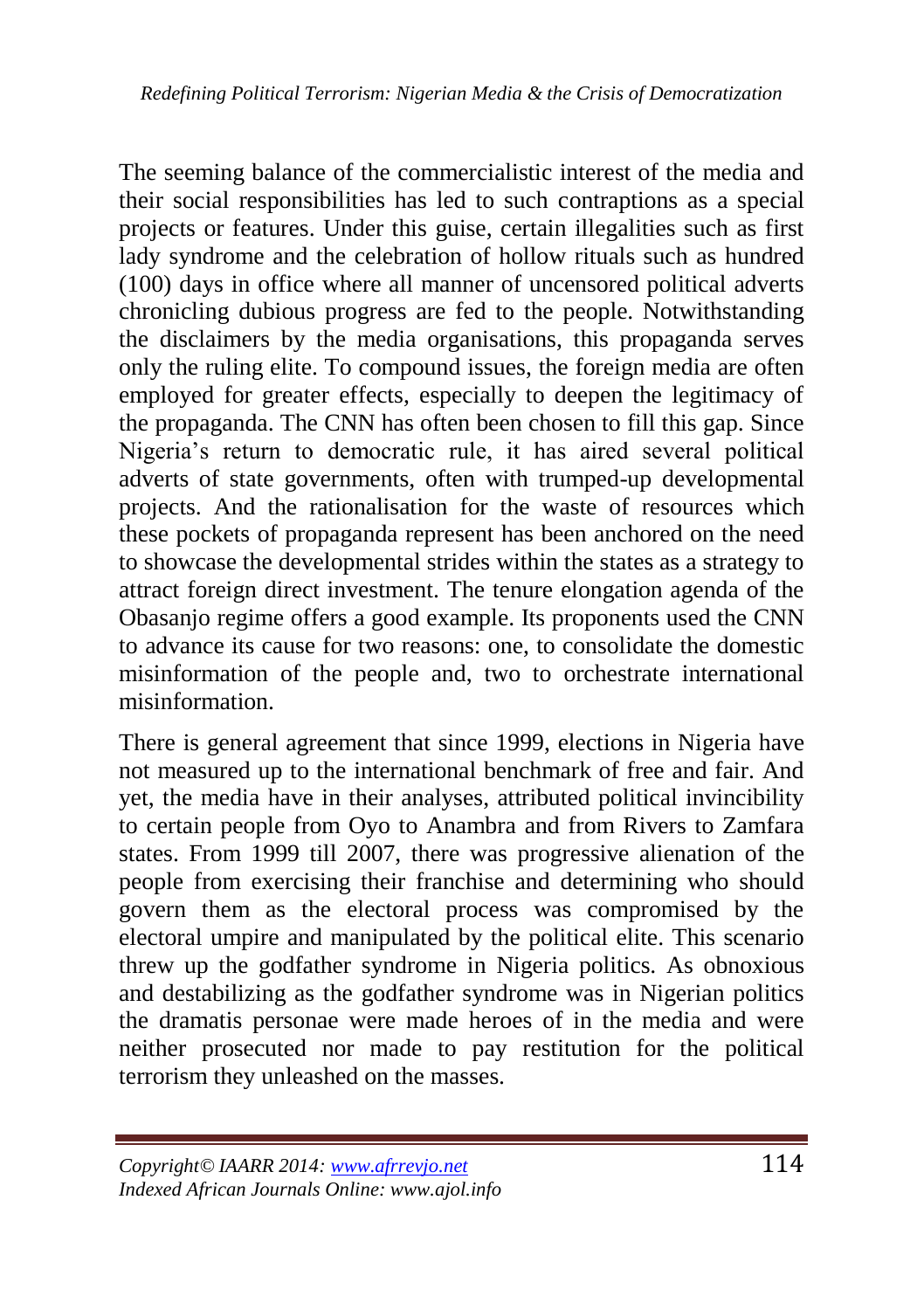#### **Conclusion**

The starring point to redress the micro-terrorism that the political elite and the Nigerian state had unleashed on the masses is the review of the Nigerian constitution through the involvement of the people. As it is, it is a document of the elite. Through uncensored political advertising, the media had become an accomplice in the marginalisation of the masses. While business principles dictate that the survival of business enterprises hinges on profitability, the media must recognise that the overriding impetus for its existence is the promotion of social justice. It is when social justice has been served that profit would come under the purview of consideration. The unwitting effect of the current political advertising regimen in practice in Nigeria is the emboldening of the culture of impunity and the glorification of a warped mindset that everything is answerable to monetary inducement; two effects that are anti-development.

## **References**

- Abonyi, N. N. (2006). "Terrorism and global security in post cold war international relations: The case of the USA and Great Britain‖. *Journal of International politics and Development Studies*, 2 (1). Pp. 25-36.
- Adetunji, A. (2004). "FG spends US\$35billion on debt servicing". *Business Day* (Nigeria). 28 May.
- Adisa, T. (2011). "A peep at EFCC in a season of elections". *Nigerian Tribune* Retrieved from: [http://www.tribune.com.ng/index.php/politics/20066-a-peep](http://www.tribune.com.ng/index.php/politics/20066-a-peep-at-efcc-in-a-season-of-elections)[at-efcc-in-a-season-of-elections.](http://www.tribune.com.ng/index.php/politics/20066-a-peep-at-efcc-in-a-season-of-elections) Accessed 6 June 2011
- Ake, C. (1981). *A political economy of Africa*. Harlow, Essex: Longman Group Ltd.
- Awonusi, V. O. (1996). "Politics and politicians for sale: An examination of advertising English in Nigeria's political transition programme‖. *Studia Anglica Posnaniensia*. XXX.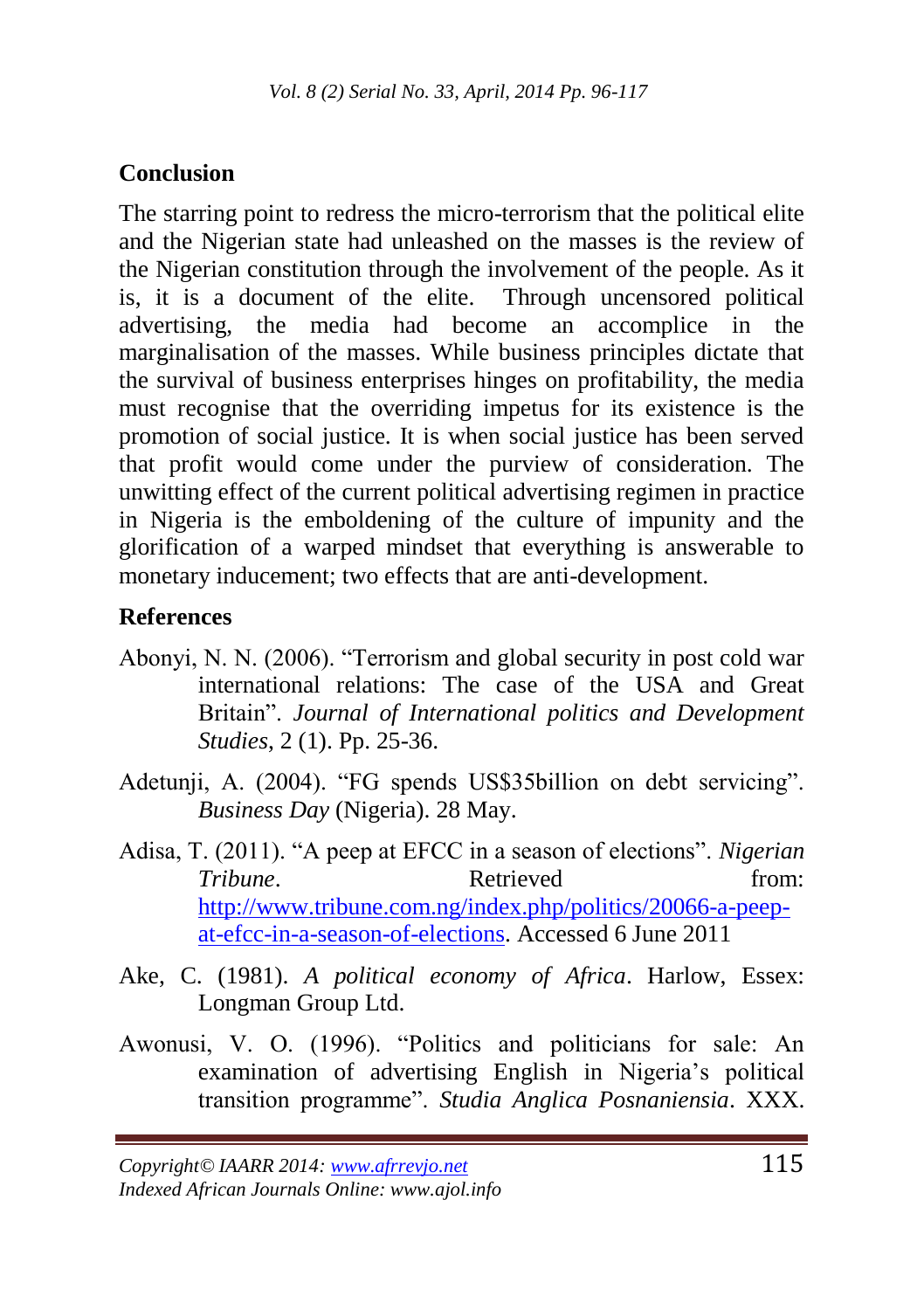Retrieved from: [http://ifa.amu.edu.pl/sap/files/30/07awonusi.pdf. Accessed 28](http://ifa.amu.edu.pl/sap/files/30/07awonusi.pdf.%20Accessed%2028%20May%202011)  [May 2011.](http://ifa.amu.edu.pl/sap/files/30/07awonusi.pdf.%20Accessed%2028%20May%202011) Accessed 6 June 2011

- Babawale, T. (2007). *Nigeria in the crises of governance and development: Retrospective and prospective analyses of selected issues and events. Vol.1*. Lagos: Concept Publications.
- Dada, S. C. (2006). "Power of the tongue". *Daily Independent* (Nigeria). 9 March.
- Gould, H. A (1999). "The Roots and fruits of terrorism". A paper presented at an international seminar on counter terrorism strategies for the  $21<sup>st</sup>$  century: Asian and Pacific Basin perspectives at Potomac Institute for policy Studies, Virginia, USA. Retrieved from: [http://www.terrorismcentral.com/Library/Causes /Gould.html.](http://www.terrorismcentral.com/Library/Causes%20/Gould.html) Accessed 5June 2011
- Hoffman, B. (2009). "Terrorism". *Microsoft Encarta 2009 [DVD]*. Redmond, WA: Microsoft Corporation.
- Igwilo, D. (2011). Ekwueme patriot or villain". Retrieved from: [http://nigeriaworld.com/articles/2011 /feb/121.html.](http://nigeriaworld.com/articles/2011%20/feb/121.html) Accessed 6 June 2011.
- Ikpeze, N. I. (2004). The Nigerian economy: performance in the current republic‖. Paper Presented at the *National Conference on Nigerian Government and Politics: An Appraisal of Performance 1999-2004 at the Department of Political Science, University of Nigeria, Nsukka*, April 20-22, 2004.
- Jibo, M. & Okoosi-Simbine, A. T. (2003). "The Nigerian media: An assessment of its role in achieving transparent and accountable government in the fourth republic". *Nordic Journal of African Studies*. 12(2). Pp. 180-195.